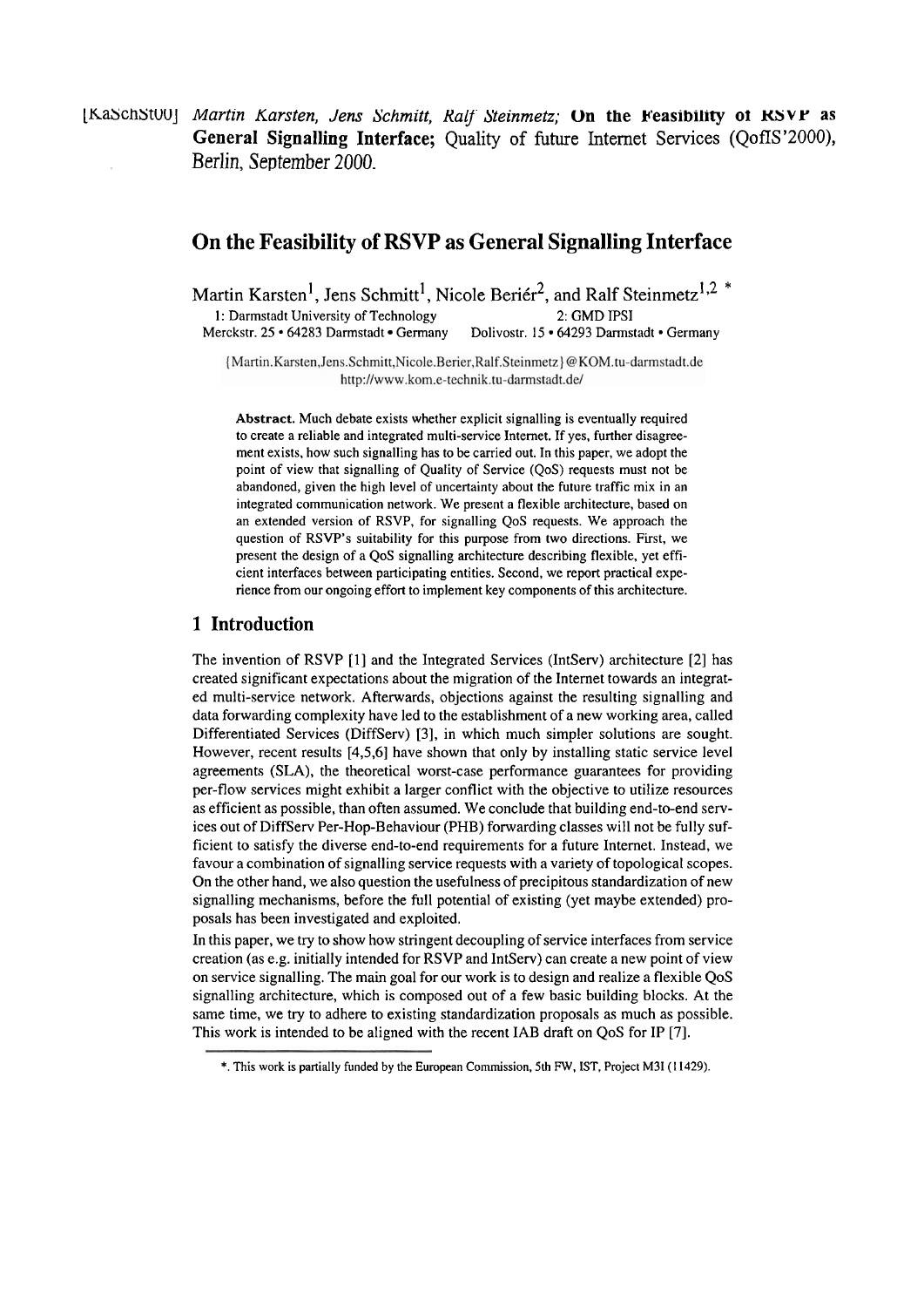The paper is organized as follows. We present an overall signalling architecture in Section 2 as well as certain extensions to the current RSVP specification in Section **3.**  In Section 4, we present a simple use case analysis to demonstrate the flexibility of our proposed architecture. Afterwards, in Section 5, we present experiences and quantitative results of our RSVP implementation to illustrate the point of view that, although its theoretical complexity, RSVP is not as inefficient as often assumed. We relate our work to other approaches in Section 6, as far as possible, and conclude this paper in Section 7 with a surnmary and an outlook to future work items.

## **2 Proposed Architecture**

One must clearly distinguish two roles of a signalling protocol like, e.g. RSVP. It has been initially designed as a distributed algorithm to enable multiple entities to cooperatively deliver a certain service, i.e., multiple routers creating a reservation-based, endto-end transmission service. On the other hand, it can be considered as an interface specification to request services, regardless of how the service is technically constructed. The most important requirement to consider when assessing the basic architectural alternatives, is to consider interfaces (especially interfaces to end-users) as stable and hard to change. Therefore, service interfaces must be chosen carefully to be very flexible, robust and compatible with future developments. On the other hand, a certain service interface must not inhibit the performant realization of services. The best way to accommodate these goals is to make interfaces as lean yet expressive as possible.

### **2.1 Concept**

Our proposal for an overall QoS signalling architecture conceptually consists of three layers as depicted in Figure 1. It is assumed that a basic connectivity mechanism exists, which is given by a routing protocol and packet forwarding nodes called *router.* This is described as *packet layer* in the picture. The actual QoS technology is represented by an intermediate *QoS layer.* An entity that, besides carrying out router functionality, also performs packet-based load management by policing, shaping, scheduling, or marking packets for a certain scheduling objective is called *QoS enabler.* A pure QoS enabler, however, does not participate in end-to-end signalling. Advanced end-to-end services that allow to dynamically specify performance characteristics are realized using a complementary interface on the *sentice layer.* The entities of this layer, which handle service signalling and potentially flow-based load control (admission control) are denoted as *service enabler*. A service enabler can also perform the role of a QoS enabler. Of course, in a future QoS-enabled Internet, further Open issues, such as QoS routing have to be addressed, as well. However, their eventual precise definition is currently beyond the scope of a QoS signalling architecture.

The focus of this work is to flexibly realize a service layer that allows to integrate a variety of QoS layers. In the conceptual architecture, the layers can be considered as roles. Compared to previous work, the role or functionality of each layer is not bound to certain nodes in the network topology. Instead, it depends on a network operator's particular choice of QoS technology and furthermore, on the service class, which node carries out the role of a certain layer. Detailed use cases are presented in Section 4.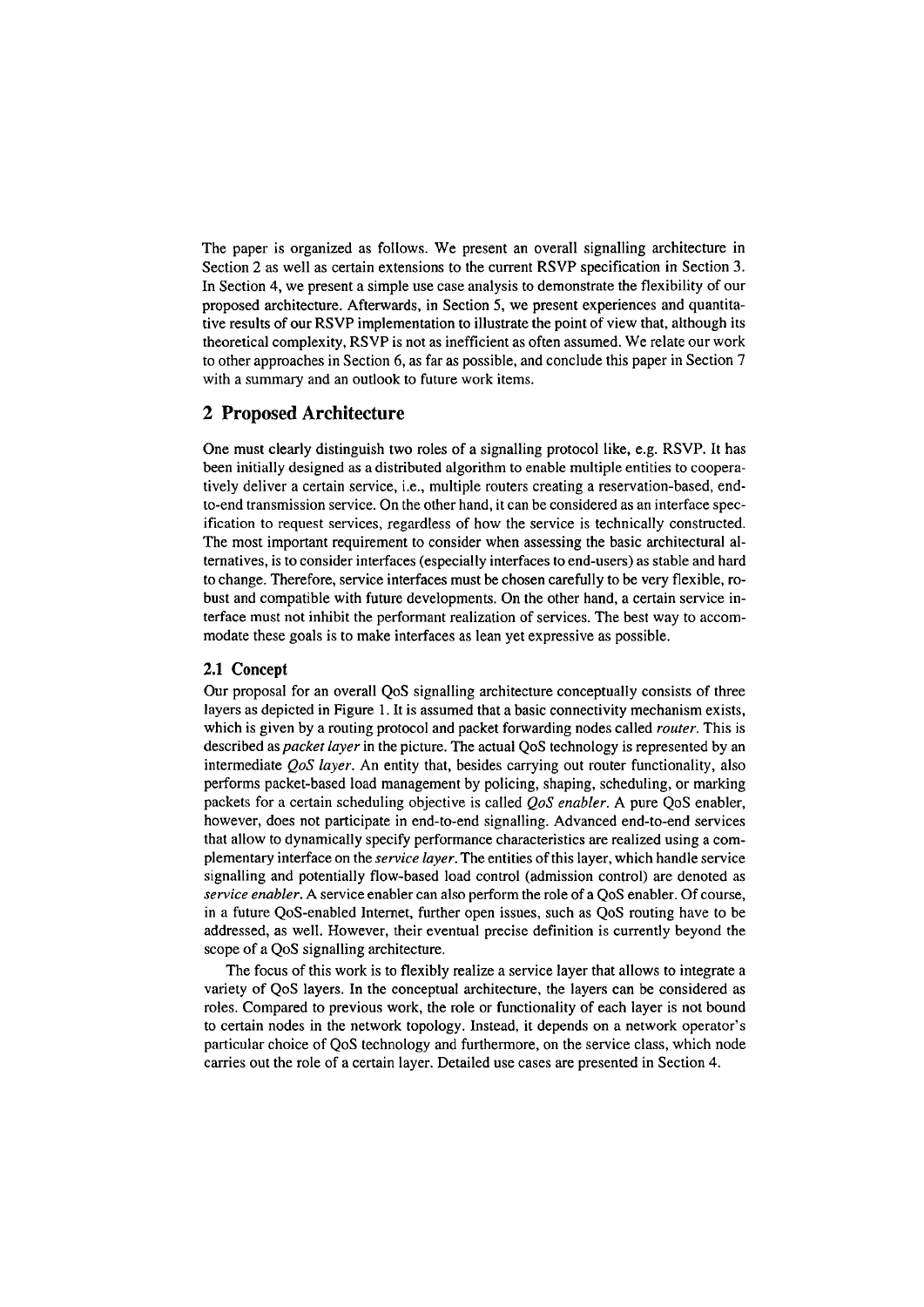

Figure 1: QoS Signalling Architecture - Conceptual View

### **2.2 Topological View**

When considering the topological view on this signalling architecture, intermediate nodes have to be distinguished between edge routers and interior routers. Service signalling takes place between at least edge routers. Depending on the service class and the particular QoS technology, intermediate routers might participate in the signalling, as well. Furthermore, subnets might employ bandwidth brokers to carry out resource allocation for the complete subnet for

| <b>Table 1: Service Awareness of Network Nodes</b> |  |  |  |
|----------------------------------------------------|--|--|--|
|----------------------------------------------------|--|--|--|

| Service<br>Awareness       | Description                                       |
|----------------------------|---------------------------------------------------|
| service-aware              | RSVP-capable, support<br>for all service classes  |
| partially<br>service-aware | RSVP-capable, support<br>for some service classes |
| service-unaware            | not RSVP-capable                                  |

certain service classes. In this case, service requests can be forwarded from edge routers to the bandwidth broker. All nodes are classified as either *service-aware, partially service-aware* or *service-unaware* as depicted in Table 1. Note that the term service-una-Ware does only denote that a node does not participate in service signalling. It might nevertheless carry out the role of a QoS enabler and thus, perform packet-based QoSenabling mechanisms. In case of partially service-aware nodes, these nodes have to distinguish whether to process or just forward a service request. The main criterion for this distinction is very likely to be the service class. This is further discussed in Section 4.

#### **2.3 RSVP as General Mechanism**

In order to satisfy both goals of flexibility and optimization for highly demanding services when realizing a service layer, a solution is given by a uniform extended RSVP interface for advanced services. Using such an interface as service layer entity at each traffic exchange is both sufficient and effective to realize the conceptual architecture for multiple topological and QoS technology alternatives and to create meaningful end-toend services. This design represents the choice to carry on with the Internet service architecture and employ RSVP (including the extensions presented in Section **3)** as the primary signalling mechanism, especially for inter-domain signalling. Initially, it can then be used as a service interface between bandwidth brokers (particularly for dynamic DiffServ SLAs).

However, the main motivation is given by the advantage that a future migration to employ RSVP in its initially intended style as distributed algorithm to request and provide per-flow and potentially per-node service guarantees will be alleviated, if the basic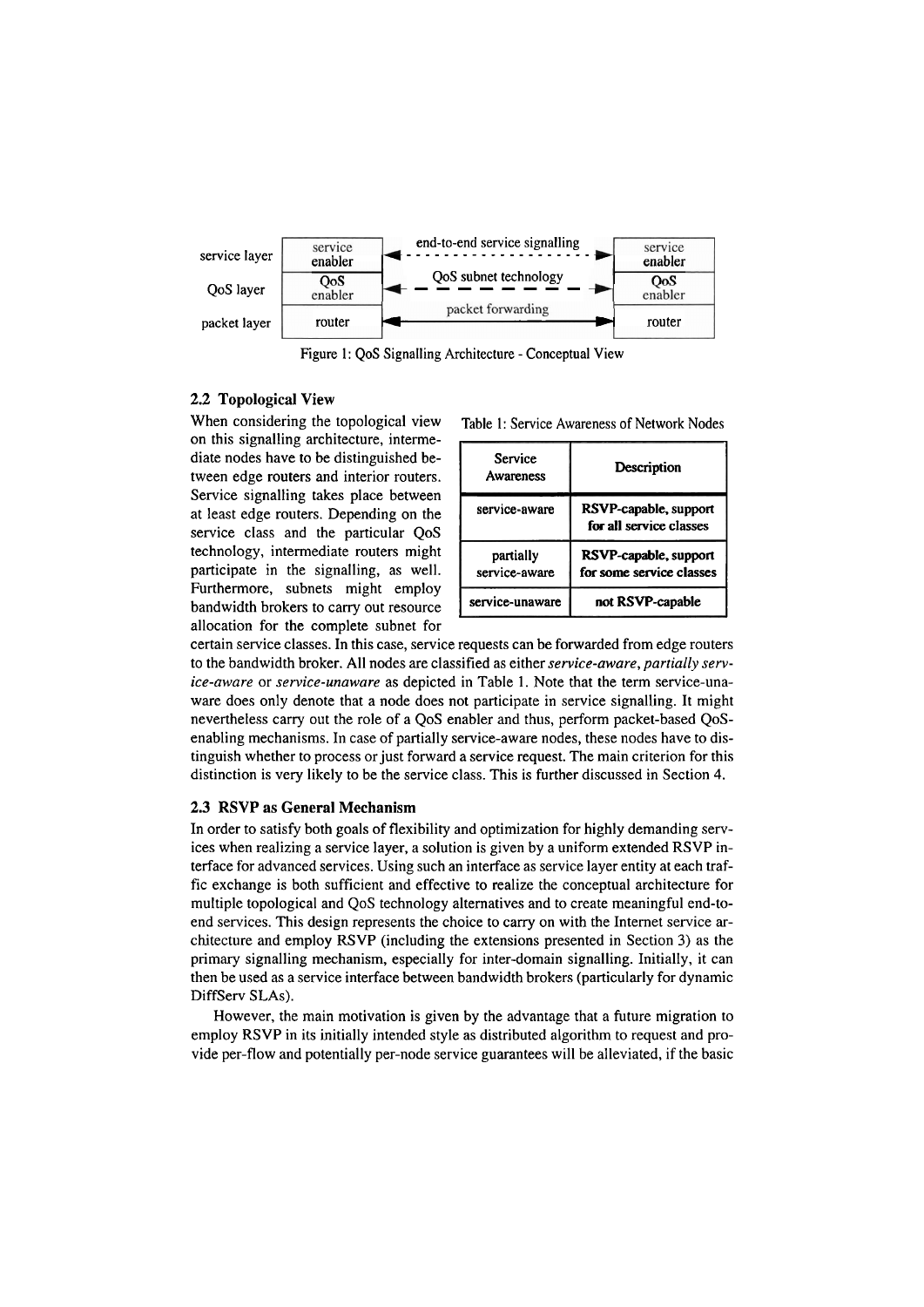mechanisms are already in place. In such a future scenario, RSVP then acts as a signalling mechanism between each node, as well. Consequently, it is intended that a router employing this extended version of RSVP can efficiently handle both per-flow and aggregated service invocations of multiple service classes. The alternatives to invent different signalling mechanisms for per-flow and aggregated service requests or different mechanisms for end-to-end and backbone signalling seem clearly inferior, especially if RSVP can be applied beyond its initial scope without introducing a large overhead.

## **3 RSVP Extensions**

There are mainly two shortcomings in the currently specified version of RSVP, which aggravate its application as a general service interface:

- Traffic flows are either identified by host or a multicast addresses, e.g., the specification of subnets as source or destination address is not possible.
- Path state information has to be stored for each service advertisement in order to ensure correct reverse routing of service requests.

In order to appropriately extend RSVP's functionality, existing ideas [8,9] have been taken up for this work and augmented to design a general processing engine for a lean and flexible service interface. The major goal is to achieve a high expressiveness for semice interfaces. The extensions are mainly dedicated for, but not restricted to, unicast cornmunication (including communication between subnets) and cover cases where the per-flow model of traditional RSVP signalling, which eventually exhibits quadratic state complexity [9], seems inefficient, because the requested transmission performance characteristics do not require flow isolation at each intermediate node. In that sense, the extensions are targeted to aggregated service requests on the control path. This has to be distinguished from the issue of aggregating flows on the data path. For the latter, careful network and traffic engineering, e.g. using MPLS [10], is required or altematively, strict performance guarantees might be given by applying network calculus to multiple flows [l I]. For both multicast in general and non-aggregated performance-sensitive (i.e. inelastic) unicast communication, the current version of RSVP can be considered as very well-suited, especially if recent proposals to increase the overall efficiency of RSVP operation [12] are realized. Note that the following extensions can be implemented without increasing the complexity of an RSVP engine. However, they do extend the application scenarios to cover a variety of new alternatives. This is demonstrated by a use case analysis in Section 4.

### **3.1 Compound Prefix Addressing**

The current specification of RSVP Supports only host and multicast addresses. In order to specify service requests for traffic aggregates between subnets, the notion of addresses has to be extended to cover CIDR prefixes for network addresses. **A** respective proposal has been made in **[8].** In the following, the term *generalized address* is used to refer to either an end-system's address or a network's address expressed as CIDR prefix, extended by class A network addresses and the special address prefix 0.0.0.0/0 denoting complete wildcarding. Additionally, it might be necessary to specify several of such addresses within a single session or sender description, thus the notion of a *compound ad-*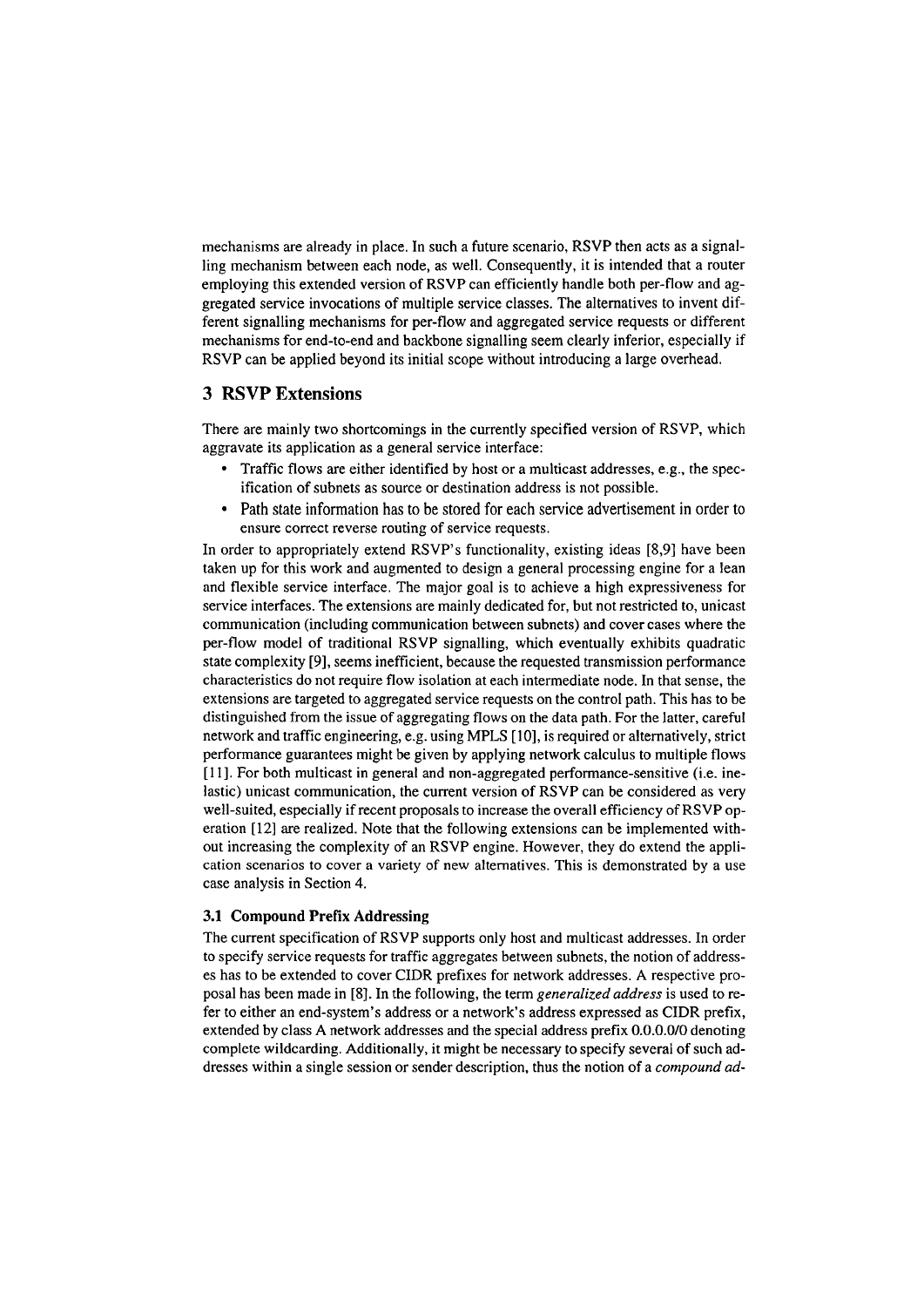dress is introduced, which consists of a set of generalized addresses. Of Course, a dedicated node must exist within an end-subnet to receive and respond to such service requests. In principle, any node can emit such requests as long as they are authorized.

In order to employ the full flexibility of compound addresses, it is inevitable to introduce a further at certain nodes. Dur-<br>BR; border router ing the transmission targeted to a com-



of RSVP messages, **Figure 2: Compound Addresses and Scoping Style** 

pound address, the border router towards the specified subnet(s) will be hit. In that case, it has to be decided whether the message is forwarded towards multiple destinations or not. If the message is not forwarded, then the resulting service essentially covers only a portion of the end-to-end path. If however, the message is forwarded into multiple subnets, it is not imrnediately clear how to interpret any quantitative expression of performance characteristics. The term *scoping style* is used to describe the alternatives that such a message is forwarded to multiple next hops (open scope) or not (closed scope). To this end, it is an Open issue whether the scoping style should be chosen by the node issuing a request or whether it is determined by the network provider depending on its local policy how to provide certain services. As this is a matter of strategy and not mechanism, it is beyond the scope of this work to extensively investigate this question. Nevertheless, some use case examples are given in Section 4. In Figure 2, an example RESV message is shown to illustrate the choice between both alternatives.

If RSVP's addressing scheme is extended to include compound addresses, new challenges are presented to the data forwarding engine of a router. In order to support flows targeted to or sent from an end-system at the same time as a session involving the subnet of this end-system, a longest-prefix match on both destination and source address might be necessary to distinguish which packets belong to which session. However, it can be expected that any service establishing performant communication for traffic aggregates between subnets is going to be built using a packet marking scheme, as e.g. the DiffServ model. In the Diffserv architecture, such a case is already considered and alleviated by the fact that only edge-routers are expected to do the full classification to isolate aggregate service contracts from individual flows. In the core of the network, traffic belonging to aggregates is forwarded according to its DiffServ marking and individual flows requiring total isolation can be appropriately serviced using a dedicated DiffServ mark and full packet classification. The same marking scheme can be applied to RSVP messages themselves, such that per-flow request messages are transmitted to the appropriate end-subnet, but not processed by nodes along a trunk flow. This allows for transparent end-to-end signalling, even in case of intermediate flow mapping.

**A** somewhat different treatment of Port numbers is necessary to incorporate compound addresses into RSVP. It might be useful to specify a port number, if e.g., the resulting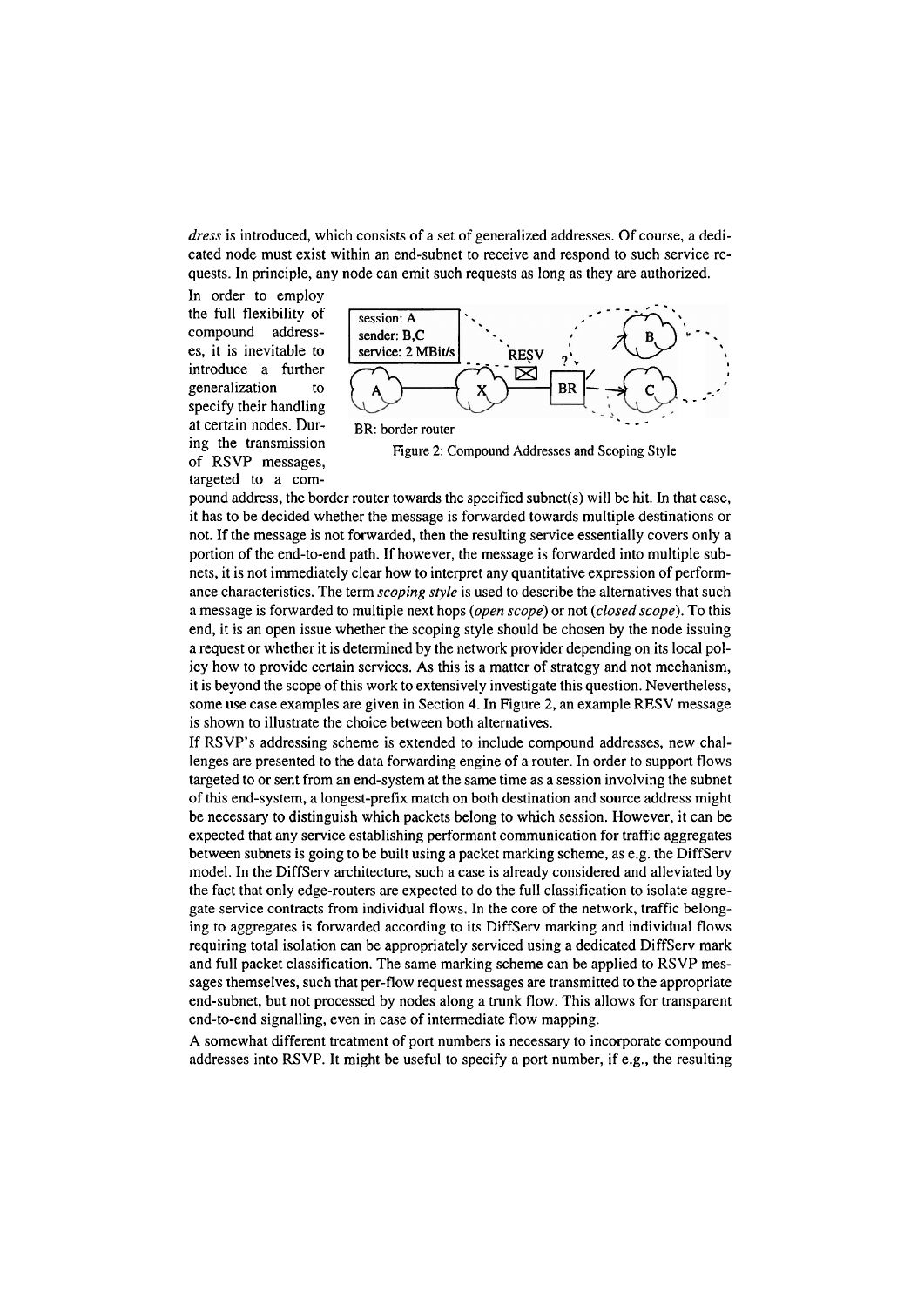service is used for a single application which can be identified through the port number. In any other case, the port number should be set to zero and effectively denote wildcarding. Analogous to the description in the previous paragraph, a classification challenge exists, which will be alleviated by employing a DiffServ-like marking scheme.

A scheme of compound addresses in combination with the choice of scoping style is more appropriate for service requests between subnets than the initial approach to CIDR addressing of RSVP messages **[8],** because it overcomes the limitations induced by restricting source and destination to a single address prefix each. Furthermore, the scoping style provides a controllable way to deal with the resulting flexibility. Thereby, it is well-suited to especially provide a signalling mechanism and interface between bandwidth brokers which control the establishment of SLAs that are eventually provided to traffic aggregates by means of DiffServ code points.

#### **3.2 Hop Stacking**

To reduce the quadratic amount of state that has to be kept by routers in case of traditional RSVP signalling, it is quite trivial to extend its specification similar to [9]. Usually, PATH messages are sent along the same path as the data flow and state containing reverse routing information is kept at each node to allow forwarding of a RESV message along the reverse path towards the sender. In order to alleviate this effect for intermediate nodes, a mechanisms termed hop **stacking** can be incorporated into RSVP. Each router has the option to replace the RSVP-HOP object by its own address and store appropriate state information in PATH messages (traditional operation). Alternatively, the address of the outgoing interface is stored as additional RSVP-HOP object in front of existing ones. During the service request phase, the full stack of such hop addresses is incorporated into RESV messages and used at respective nodes to forward the service request to previous hops, if no PATH state has been stored. On the way upstream, such a node removes its RSVP-HOP object and forwards the message to the next address found in the stack. This mechanism allows to install state information for service requests without the necessity to keep PATH state for each service announcement. This specification introduces even further flexibility as compared to other approaches in that stacking of hop addresses is optional and can be mixed with traditional processing within a single session. A node might even remove the full stack, store it locally together with the PATH state, and insert it into upstream RESV messages, such that the next downstream node does not have to deal with hop stacking at all. Figure 3 illustrates the flexibility of hop stacking. In this picture, nodes C and D perforrn hop stacking instead of storing local state whereas node E removes the full stack and Stores it locally, such that node F does not realize the existence of stacked hops at all. An according RESV message travelling along the reverse path, can find its way back to the sender by local state or stacked hop information.

From a node's point of view, hop stacking provides a transparent method to employ other approaches for QoS provision without per-flow state at intermediate nodes, e.g., RSVP over DiffServ-capable networks [13]. However, from an overall system's point of view, hop stacking defines a generic mechanism to carry out RSVP signalling without PATH state at each node. It can be used for trunk signalling, tunnelling and provides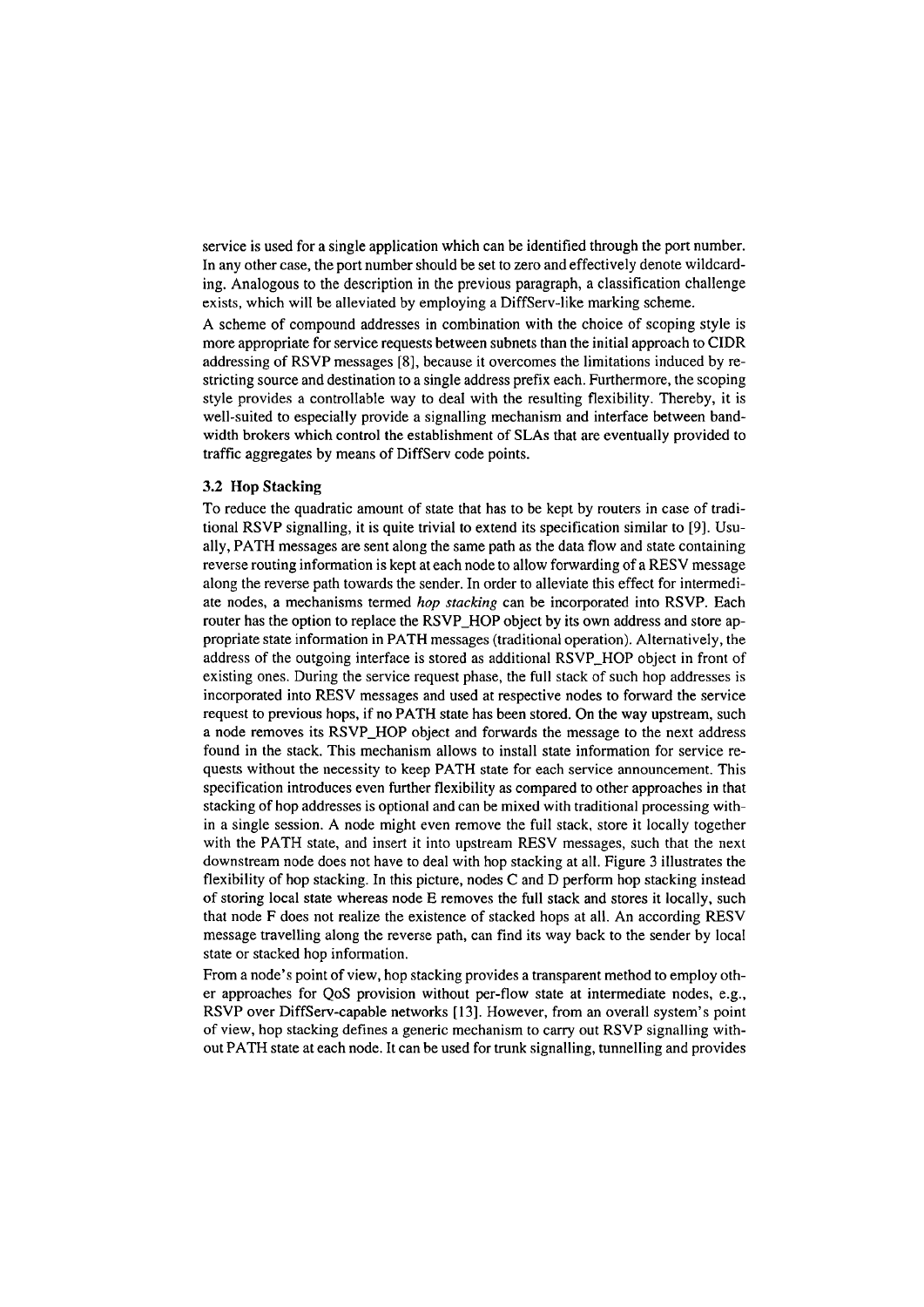

Figure **3:** Hop Stacking for RSVP Messages

for an Open interaction with traffic and network engineering. In that sense, slightly more freedom is taken to extend the existing RSVP specification than other approaches.

### **3.3 Interface Semantics**

While the extensions presented above form the procedural part of this proposal, it is important to define coherent semantics at a service interface. The inherent meaning of accepting a traditional RSVP message is to appropriately process and forward the request, establishing an end-to-end resource reservation. In our architecture, the semantics are changed such that the meaning of accepting a service request is a (legal) commitment to deliver this service, regardless of its actual realization. For example, compound addressing provides an interface to transparently incorporate IP tunnels as presented in [14]. Similarly to the notion of *edge pricing* [15], this creates a notion of *edge responsibility*  for the end-to-end service invocation. Effectively, an application's data flow might be mapped onto several consecutive network flows in the notion of traditional RSVP. In that sense, intermediate nodes carrying out that mapping might actually be considered as "RSVP gateways" or "service gateways".

## **4 Use Case Analysis**

In this section, a collection of use cases is described to conceptually show the flexibility of the RSVP-based signalling architecture to integrate diverse QoS technologies and create a variety of service scenarios besides RSVP's initial designation for IntServ. The use cases focus on the mechanisms of service layer signalling between service enablers. In case of multiple alternatives, it is left Open to further work to determine the optimal strategies to map service requests onto the underlying QoS technology.

#### **4.1 Supporting Diverse Subnets**

In the following it is briefly presented, how various QoS subnet technologies can be integrated by this QoS signalling architecture. There has been a lot of work to support diverse link-layermechanisms, DiffServ clouds and ATM subnets. Most of these are wellknown and treated (together with link layer technologies) by the JETF ISSLL working group (see 1161 for a list of documents) and covered by a number of other publications, as well. However, there's an additional scenario explained below.

**Service Signalling across ECN-priced Subnet. A** somewhat speculative proposal to provide QoS has been made in [17]. It is based on intermediate nodes carrying out statistical ECN-marking, which are interpreted as small charges at edge systems. It is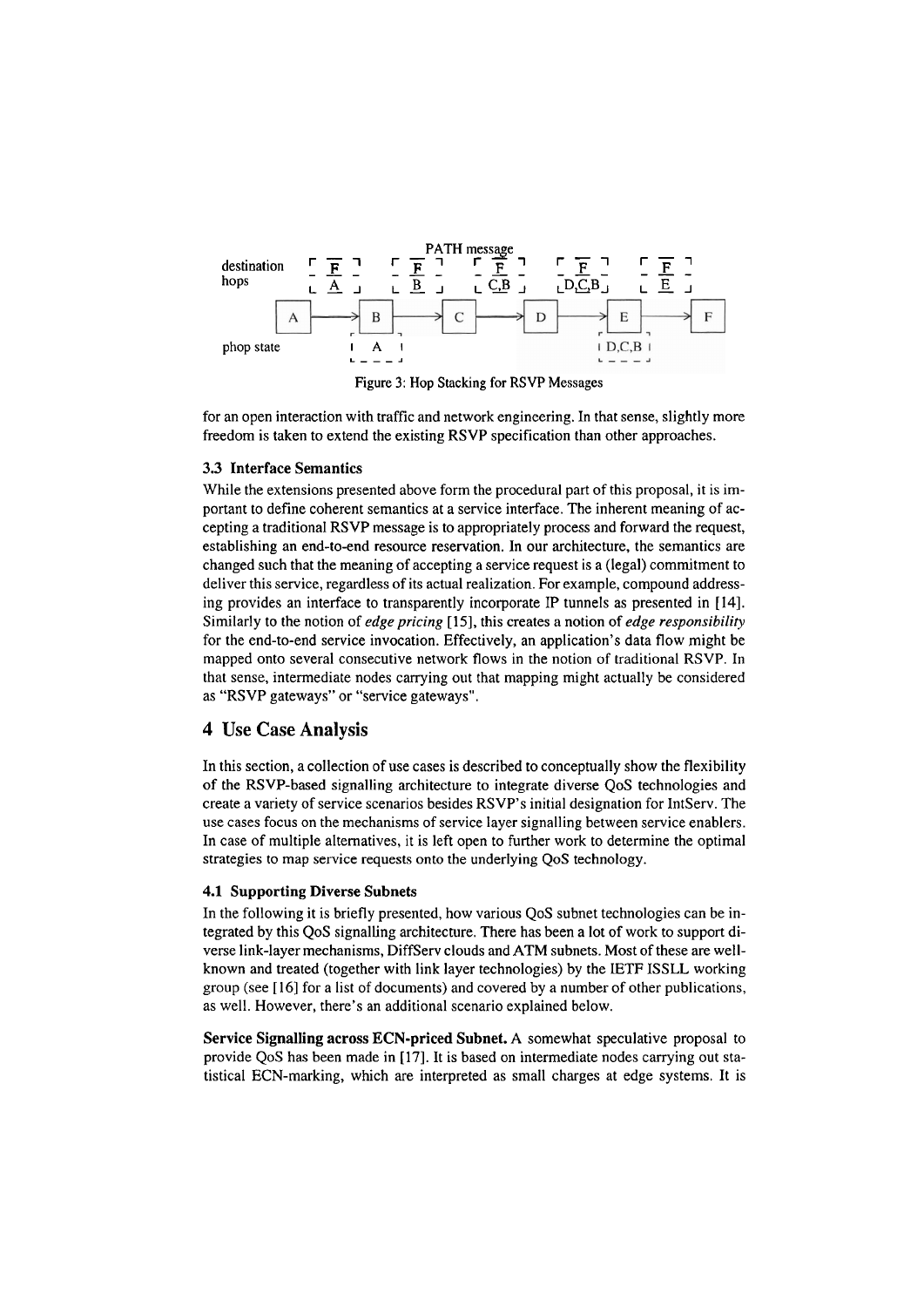claimed that the resulting economic system provides a stable resource allocation which then could be considered to resemble a certain QoS. In order to mimic the all-or-nothing characteristic of regular admission control, the ingress of the subnet acts like a risk broker and decides whether to accept or reject a service invocation. This risk broker subsequently undertakes the economic risk of guaranteeing the accepted service even in the presence of rising congestion and thus, charges. Another option is for the ingress node to adapt the sending rate to the current congestion situation. Since the ECN mechanism is an end-to-end mechanism and usually requires a transport protocol to carry the feedback from the receiver to the sender, it is not immediately obvious how such an approach should be realized for a partial path in the network. However, if RSVP signalling is employed between the end nodes of such a partial path, the periodic exchange of RSVP messages can be used by the egress node to provide at least a some kind of feedback to the ingress node.

#### **4.2 Flexible Service Signalling Techniques**

The following scenarios present a variety of service invocations that can be supported using the RSVP-based QoS signalling architecture. Note that all the scenarios presented below can be carried out at the same time in the same infrastructure.

**Reduced State Service Signalling in Backbone Networks.** In this scenario, a backbone network is assumed, which allows to establish trunk reservations between edge nodes, which are dynamic in size and routing path. Because of a potentially large number of edge nodes that advertise services to each other, it may be inappropriate to potentially keep state for each pair of edge nodes at routers. Furthermore, the service class does not provide precise service guarantees, but rather loosely defined bandwidth objectives. RSVP signalling can be carried out between each pair of nodes including the hop stacking extension. Path state is not stored at intermediate nodes and reservations towards a common sender are aggregate at each node. Consequently, the worst-case amount of state that has to be kept at each router is linear to the number of nodes, instead of quadratic. This example resembles the basic state reduction technique of BGRP **[9].** 

**Service Mapping of Flow Service to Trunk Service.** The notion of compound prefix addresses allows to express service mappings of individual flows into aggregated trunk services. Individual flow requests that arrive at the ingress end of the trunk service are incorporated into a single service request, which is described by a compound prefix address and transmitted to the other end of the trunk. In Section 3.1, it is discussed, how to distinguish trunk traffic from other packets which might be exchanged between the corresponding end systems. Alternatively, a tunnel might established for the aggregation part of the data path [I41 and eligible packets are encapsulated into the tunnel. Nevertheless, it is useful to have a notion to describe the aggregate traffic flow, such that signalling can be carried out across multiple autonomous systems.

**Lightweight Service Signalling.** One might even go one step further and consider an RSVP PATH message as service request, while RESV messages only confirm the currently available resources. In that case, the end-systems keep track of the network state along the data path and no state information is stored at intermediate nodes. Such a sce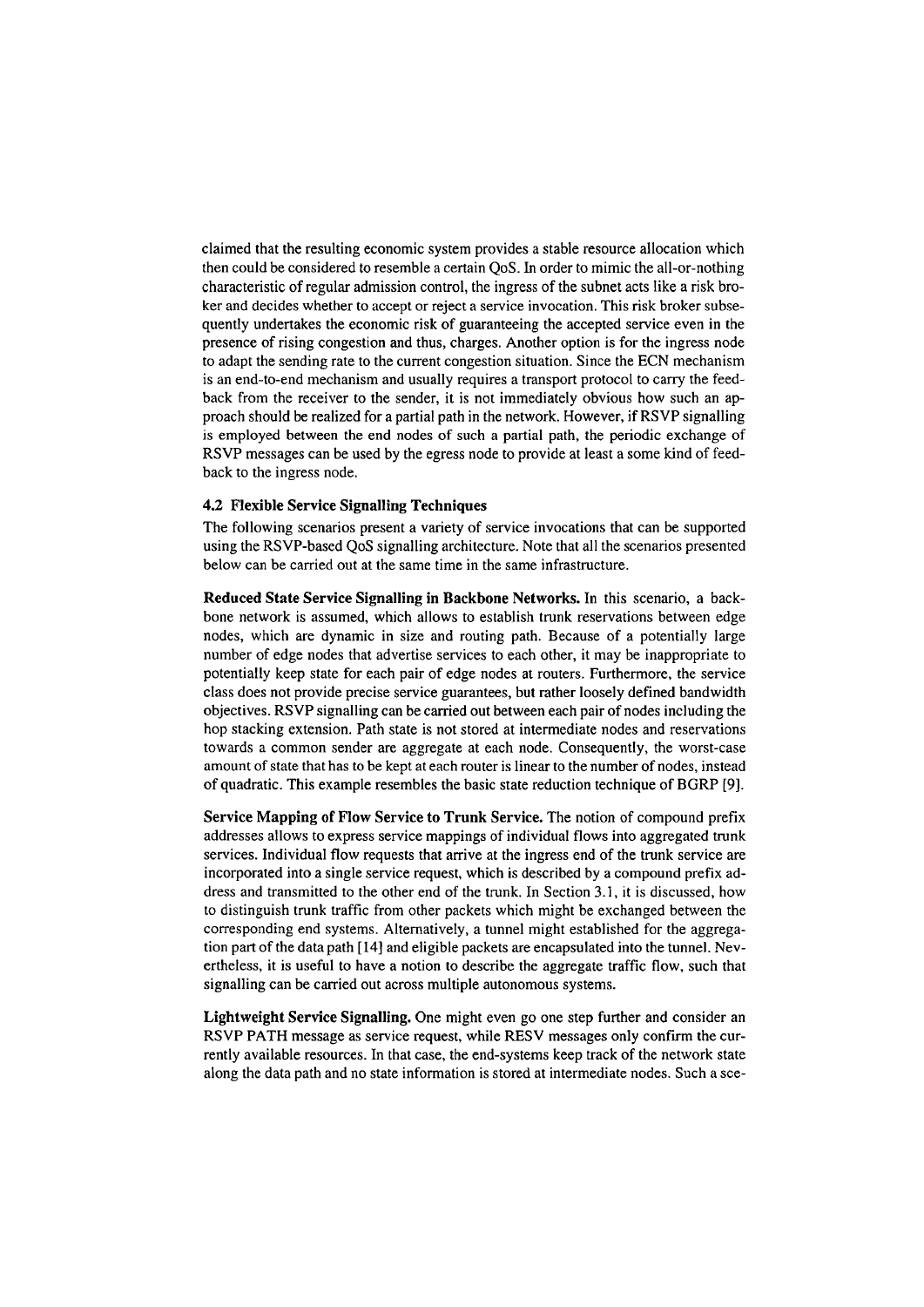nario can be realized by a specific service class instructing each intermediate node to report its current load situation and service commitments, but without carrying out any particular activity for this request. PATH messages record their way through the network by hop stacking and RESV messages are initiated by receivers including the amount of service that this receiver requests. On their way back to the sender, the RESV message is used to collect the information whether this service is currently possible. Intermediate nodes are free to Store as much state information as needed and feasible to report best-effort estimates of the current load situation.

#### **4.3 Application Scenarios**

In addition to the simple techniques described in the previous section, the following examples describe more complete application scenarios which employ these techniques.

**Service Signalling for Dynarnic Virtual Private Networks.** Consider a corporate Internet user wishing to establish a virtual private network (VPN) between multiple locations. Each of these locations operates an IP network with a different subnet address prefix. Furthermore, it is deemed important to dynamically adapt the requested VPN capacity according to each locations current demand. In this example, it is examined how the resulting service requests are handled by a backbone network B, which is crossed by traffic from multiple locations. The scenario is illustrated in Figure 4. The corporate subnets are denoted with  $S_1$ ,  $S_2$ ,  $S_3$  and  $S_4$ . The edge routers are depicted as  $E_1$ ,  $E_2$  and **E3.** Each corporate subnet emits service advertisements (e.g. from a bandwidth broker or dedicated gateway) towards the other subnets, either separately or bundled with a compound destination address. The corresponding service requests might be treated separately or also be aggregated at certain nodes and targeted towards a compound sender address.

As an example,  $S_1$  advertises a certain total amount of traffic towards the other subnets, hence there **is** no specific description for each subnet. The advertisement is processed by  $E_1$  and forof static SLAs and a bandwidth broker, **E,** obtains the informa-



tion about multiple egress edge devices from the bandwidth broker and splits up the request accordingly. If intermediate nodes also act as service enablers, the advertisement is forwarded as a bundle, until an intermediate node contains two routing entries for the different destination subnets. This is similar to multicast distribution and applies the service mapping technique described in the previous section. The correspondent service requests from  $S_2$ ,  $S_3$  and  $S_4$  traverse back to  $S_1$  establishing the subnet-to-subnet service. Because of the dynamic nature of RSVP signalling, the dimensioning of the VPN service can be adapted over the time.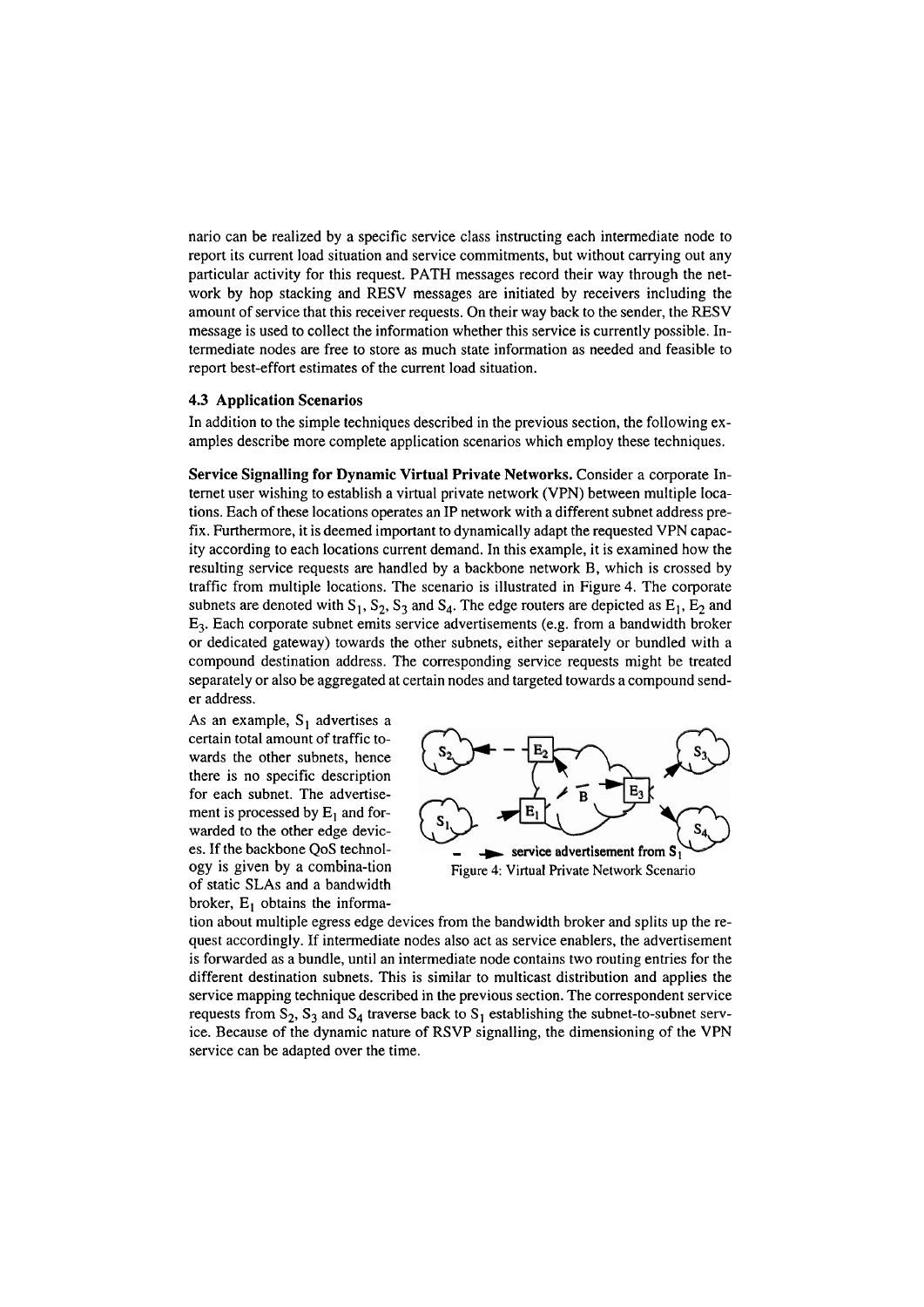**Inter-Domain Service Signalling. A** scenario of inter-domain trunk reservation signalling has been described and carefully analysed in [9]. The same advantages as reported for BGRP can be obtained by employing the reduced state signalling technique described in the previous section. If combined with a recent proposal to bundle and reliably transmit refresh messages 1121, RSVP provides a functionally equivalent solution having the same complexity as described there. However, there's no completely new protocol needed.

## **5 Experiences from Implementing RSVP**

As a main building block for our architecture we have realized a new implementation of RSVP, which is designated to clearly express RSVP message processing concepts in the code, be highly flexible and extensible. Furthermore, we have used an object-oriented design and implementation, e.g., to separate container implementations from the rest of the code. This approach allows to experiment with different data structures and algorithms for those containers that can become large and/or crucial for efficient execution. Details of the implementation are described in [18] and [19]. The full source code can be downloaded at **http://www.kom.e-technik.tu-darmstadt.de/rsvp/.** 

We have done some initial performance evaluations, which we consider quite promising with respect to RSVP's ability to deal with a large number of flows. The implementation has not been subject to detailed code-level optimization, so far. However, on a FreeBSD workstation, equipped with a single Pentium I11 450 MHz processor, our implementation is able to handle the signalling for at least 50,000 unicast flows under almost realistic conditions (see [20] for details). From these numbers, we deduce that the applicability of RSVP as a general purpose signalling interface and protocol to handle both aggregated and per-flow service requests, is much better than generally assumed.

Besides its complexity of operation, RSVP is often objected to as being overly complex for implementation. Our own experience shows that RSVP indeed exhibits a certain complexity. However, we have been able to realize an almost complete and even multithreaded implementation of RSVP investing less than 18 person-months of development effort. Given the large applicability and the inherent complexity of the underlying problem of providing performant end-to-end services, we believe that this experience somewhat contradicts those objections.

# **6 Related Work**

Because of the fairly broad scope of this paper, almost all research in the area of QoS for packet-switched networks can be considered as related work. Here, we have to restrict ourselves to only a few relevant examples.

Very interesting work has been carried out in the area of Open signalling [21]. However, the focus of this work goes much beyond our understanding of signalling in both effort and goals. It is targeted towards creating programmable interfaces employing active networking nodes. In that sense it can be considered more heavy-weight and less evolutionary as compared to a simple protocol-based approach.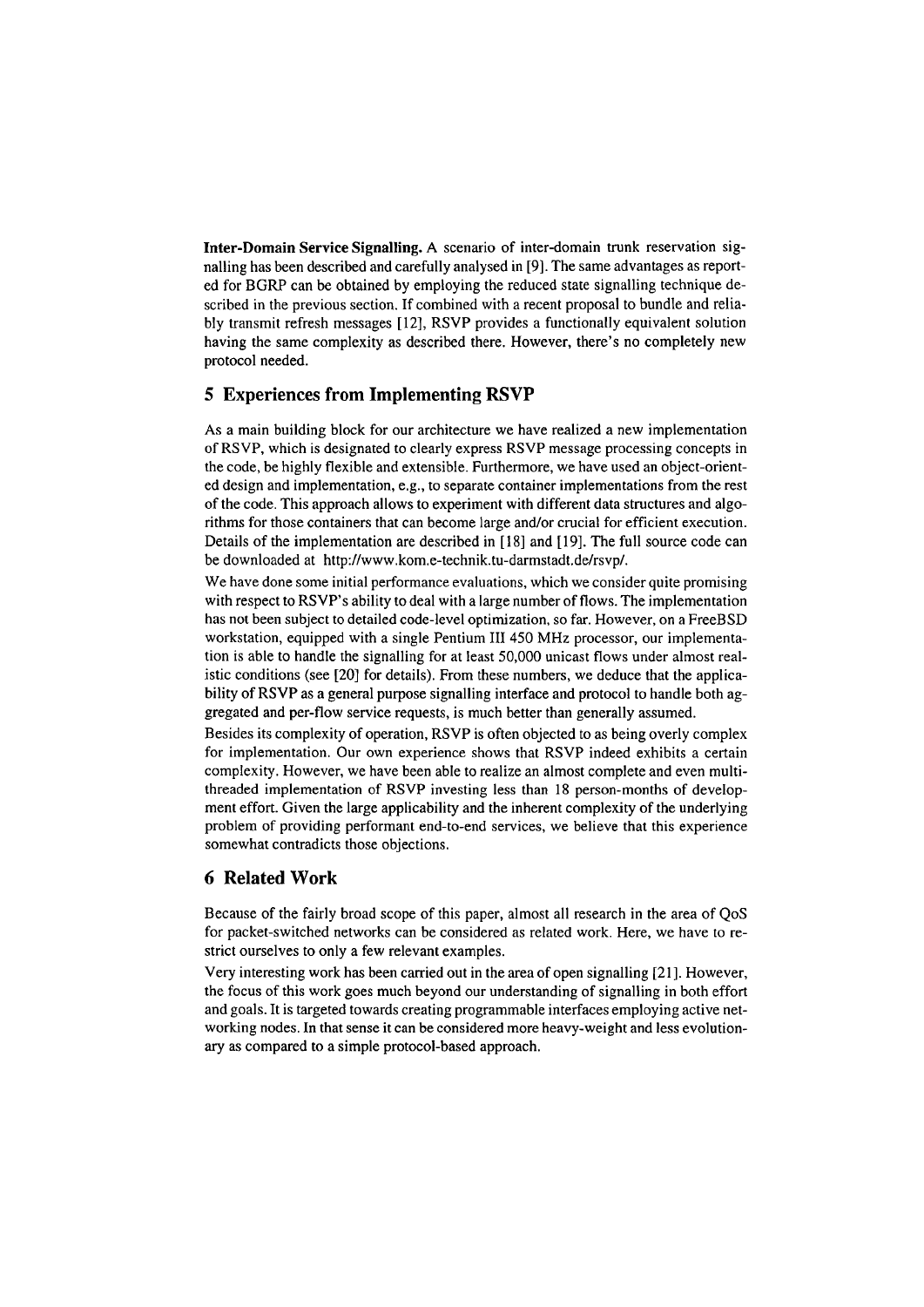Many other proposal have been made for so-called "lightweight" signalling protocols, e.g. in **[12,22,23].** While all these proposals contain interesting properties, we believe it is advantageous to approach the overall problem with a single homogeneous protocol as compared to using multiple protocols for different services and scopes, because a single protocol eliminates functional redundancy.

**Ln** comparison to proposals how to carry out the inter-operation of multiple QoS mechanisms, we concentrate on the interface role of a signalling protocol and take more freedom to extend the current RSVP specification. Work as described in [10,13,14] can be considered as complementary, in that low-level detailed aspects of inter-operation are examined and solved.

# **7 Conclusions and Future Work**

In this paper we have discussed and illustrated the feasibility of an extended version of RSVP to serve as general signalling interface for multi-service networks. We have presented a flexible, role-based QoS signalling architecture, based on an extended version of RSVP. This architecture utilizes the observation that a signalling protocol can be considered as carrying out two roles, as distributed algorithm and interface mechanism. **Af**tenvards, we have presented a use case analysis to demonstrate that such a system architecture can enable general service signalling for a large variety of service classes, including aggregate and per-flow services. Experiences and performance numbers from creating the basic building block, a new implementation of RSVP, have been included in this paper to argue against common prejudices in this area. Finally, we have briefly discussed the relation of this work to other approaches.

We intend to realize the full system described in this paper, partially in the framework of a cooperative European research project. If time permits, further examination and tuning of the core RSVP engine will be carried out in the future. A particular focus of our research agenda will be the generic yet efficient realization of inter-operation between RSVP and actual QoS technologies, such as DiffServ. Of Course, the discussion about the best way to provide quantitative and reliable QoS assurances in the Intemet, to eventually create a truly multi-service network, is still open and further work is needed on all aspects.

### **References**

- [I] R. Braden, L. Zhang, S. Berson, S. Herzog, and S. Jamin. RFC 2205 Resource ReSerVation Protocol (RSVP) -Version 1 Functional Specification. Standards Track RFC, September 1997.
- [2] J. Wroclawski. RFC 2210 The Use of RSVP with IETF Integrated Services. Informational RFC, September 1997.
- **[3]** S. Blake, D. L. Black, M. A. Carlson, E. Davies, Z. Wang, and W. Weiss. RFC 2475 An Architecture for Differentiated Services. Experimental RFC, December 1998.
- [4] A. Chamy. Delay Bounds in a Network with Aggregate Scheduling, February 2000. Available from ftp://ftpeng.cisco.com/ftp/acharny/aggregate-delay\_v3.ps.
- **[5] J.-Y.** L. Boudec. A Proven Delay Bound for a Network with Aggregate Scheduling. Technical Report DSC20001002, EPFL-DSC, Lausanne, Switzerland, January 2000.